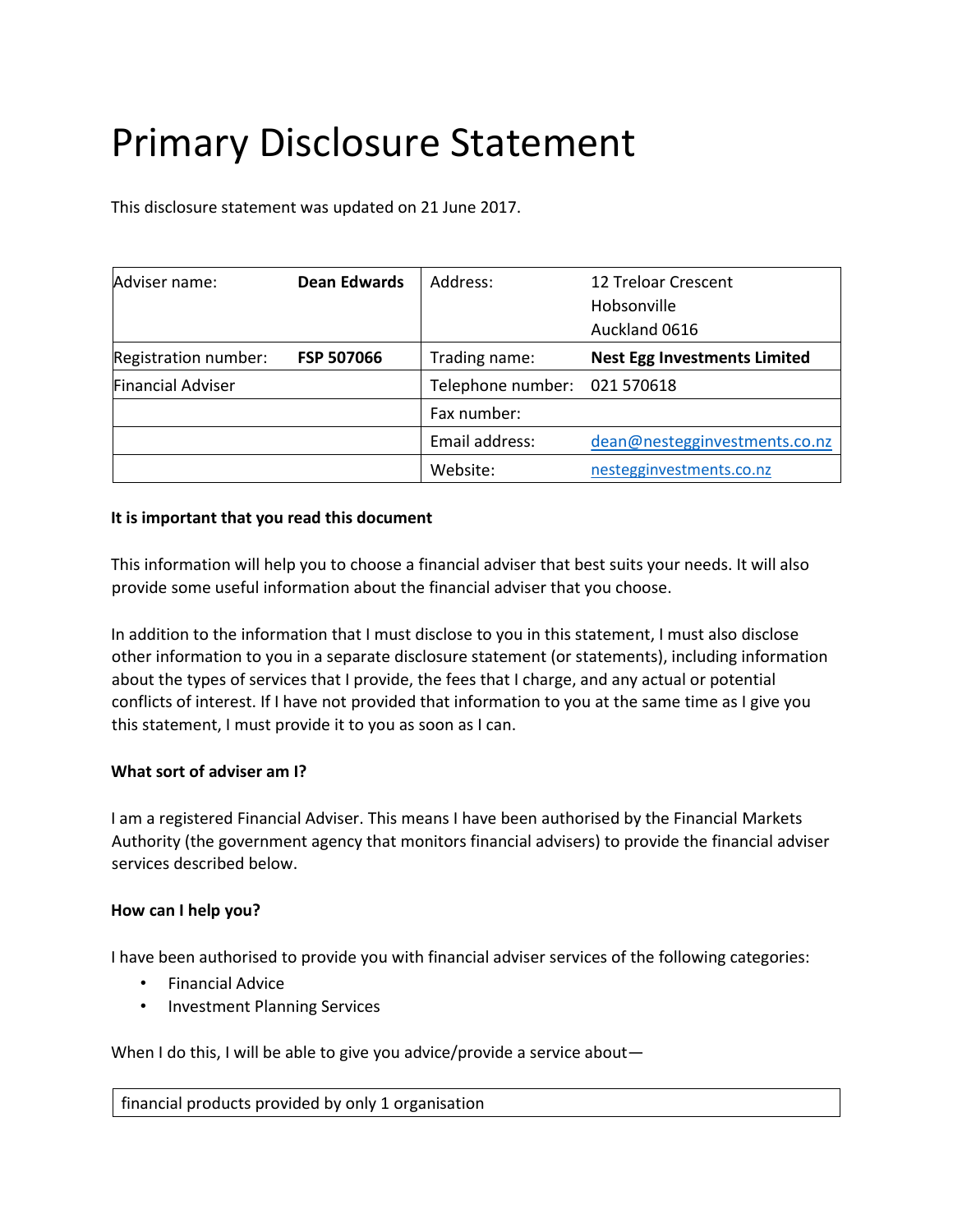financial products provided by a small number of organisations (2 to 5 organisations) financial products provided by a broad range of organisations (more than 5 organisations).

### **How do I get paid for the services that I provide to you?**

| <b>Payment Type</b>                                   | <b>Description</b>                                                                                                                                         |
|-------------------------------------------------------|------------------------------------------------------------------------------------------------------------------------------------------------------------|
| Fees only                                             | My services are only paid for by the fees that you pay. I do not receive<br>payments from other people or organisations that might influence my<br>advice. |
| Fees                                                  | My services are paid for by the fees that you pay as well as in other ways.                                                                                |
| Commissions                                           | There are situations in which I will be paid by other organisations. How<br>much that payment will be depends on the decisions that you make.              |
| Extra payments from<br>my Principal                   | I may receive extra payments from my principal depending upon the<br>decisions that you make.                                                              |
| Non-financial<br>benefits from<br>other organisations | Other organisations may give me non-financial benefits depending on the<br>decisions that you make.                                                        |

I am required to tell you the specific fees, commissions, extra payments, and other benefits that I have received or will, or may, receive in relation to the services that I provide to you. I must tell you these things before I give you advice or, if that is not practicable, as soon as practicable after I give you that advice.

# **What are my obligations?**

As a registered Financial Adviser, I must comply with the Code of Professional Conduct for Authorised Financial Advisers. I also have other obligations under the Financial Advisers Act 2008 (including regulations made under that Act) and under the general law.

# **What should you do if something goes wrong?**

If you have a problem, concern, or complaint about any part of my service, please tell me so that I can try to fix the problem. Nest Egg Investments Limited has an internal complaints process in place.

If we cannot agree on how to fix the issue you can contact Financial Services Complaints Limited. This service will cost you nothing, and will help us resolve any disagreements. You can contact Financial Services Complaints Limited at: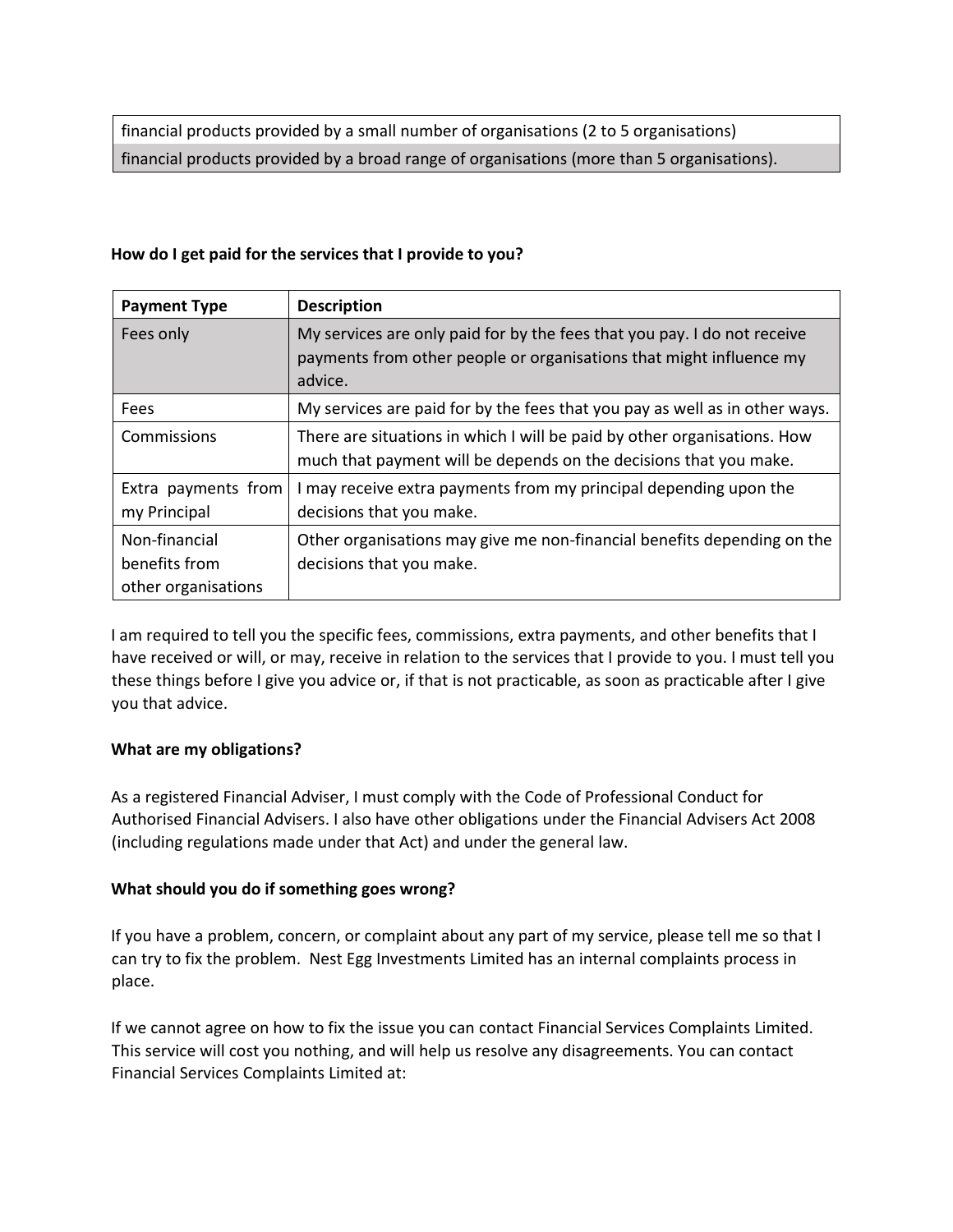| Address:          | PO Box 5967, Wellington 6145 |
|-------------------|------------------------------|
| Telephone number: | 0800 347 257                 |
| Email address:    | info@fscl.org.nz             |

### **If you need to know more, where can you get more information?**

If you have a question about anything in this disclosure statement or you would like to know anything more about me, please ask me. If you have a question about financial advisers generally, you can contact the Financial Markets Authority at [www.fma.govt.nz.](http://www.fma.govt.nz/)

### **How am I regulated by the Government?**

You can check that I am a registered financial services provider and an Authorised Financial Adviser a[t http://www.fspr.govt.nz](http://www.fspr.govt.nz/)

The Financial Markets Authority authorises and regulates financial advisers. Contact the Financial Markets Authority for more information, including financial tips and warnings.

You can report information or complain about my conduct to the Financial Markets Authority, but in the event of a disagreement, you may choose to first use the dispute resolution procedures described above (under **What should you do if something goes wrong?**).

### **Declaration**

I, Dean Edwards, declare that, to the best of my knowledge and belief, the information contained in this disclosure statement is true and complete and complies with the disclosure requirements in the Financial Advisers Act 2008 and the Financial Advisers (Disclosure) Regulations 2010.

Signed by Dean Edwards

DEfining

21 June 2017

# Secondary Disclosure Statement

This disclosure statement was prepared on 19 July 2016.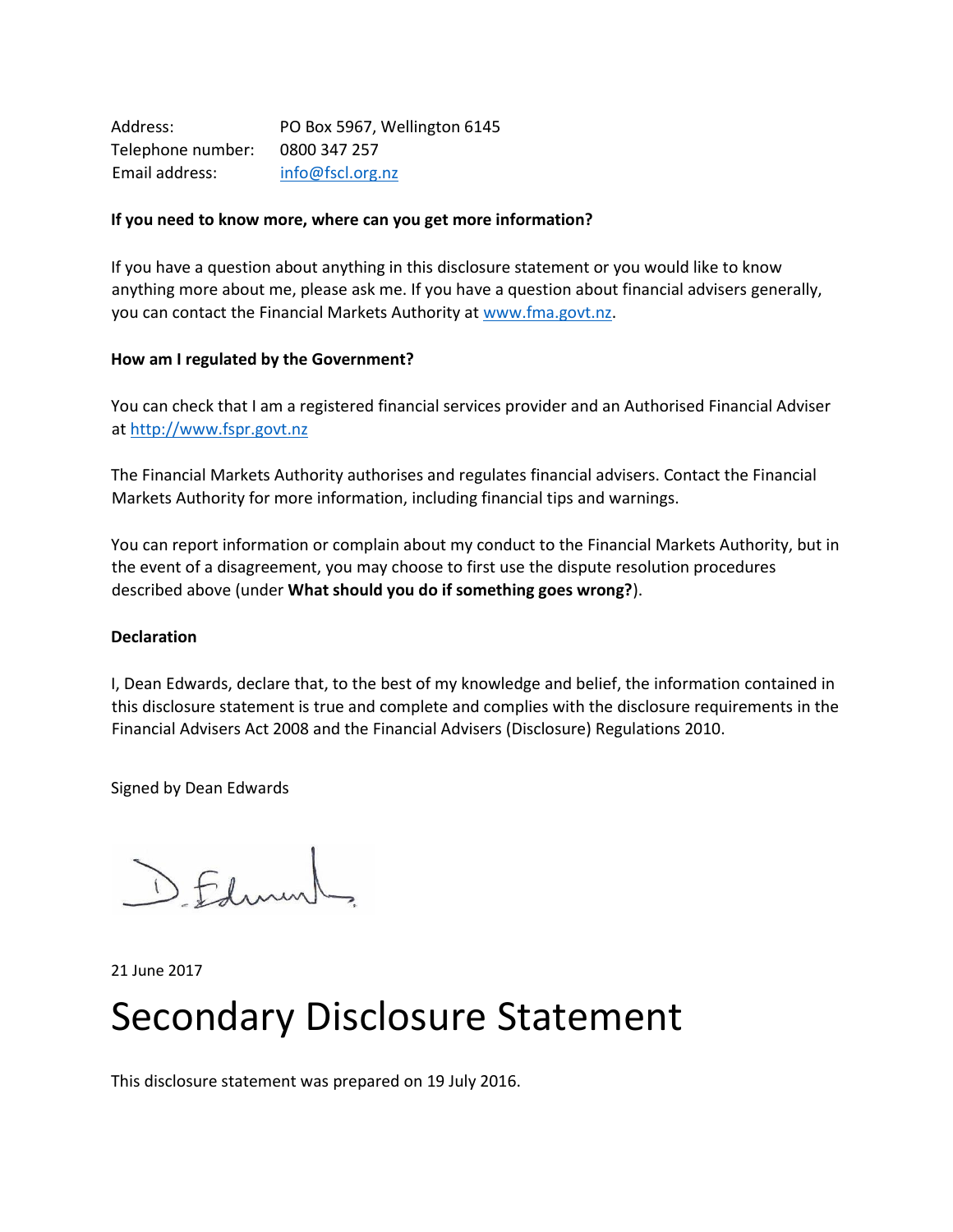| Adviser name:                       | <b>Dean Edwards</b> | Address:                     | 24 Albany Highway<br>Greenhithe<br>Auckland 0632 |
|-------------------------------------|---------------------|------------------------------|--------------------------------------------------|
| Registration number:                | <b>FSP 507066</b>   | Trading name:                | <b>Nest Egg Investments Limited</b>              |
| <b>Authorised Financial Adviser</b> |                     | Telephone number: 021 570618 |                                                  |
|                                     |                     | Fax number:                  |                                                  |
|                                     |                     | Email address:               | dean@nestegginvestments.co.nz                    |
|                                     |                     | Website:                     | nestegginvestments.co.nz                         |

### **Services and products I provide**

I provide the following types of financial adviser services:

- 1. Financial advice
- 2. Investment planning services

I provide financial advisor services in the following areas:

- Financial modelling
- Investment planning
- Retirement planning
- Budgeting
- Debt management

# **Products**

I provide financial adviser services in relation to the following types of financial products:

- Direct shares and direct bonds (listed and unlisted)
- Managed funds including unit trusts and KiwiSaver funds
- Fixed interest investments
- Government stock
- Property investments and mortgages

### **Product providers used**

I have no restrictions in placing investments with any product provider.

### **Fees payable by the client**

The fees I charge will vary according to nature of the services provided.